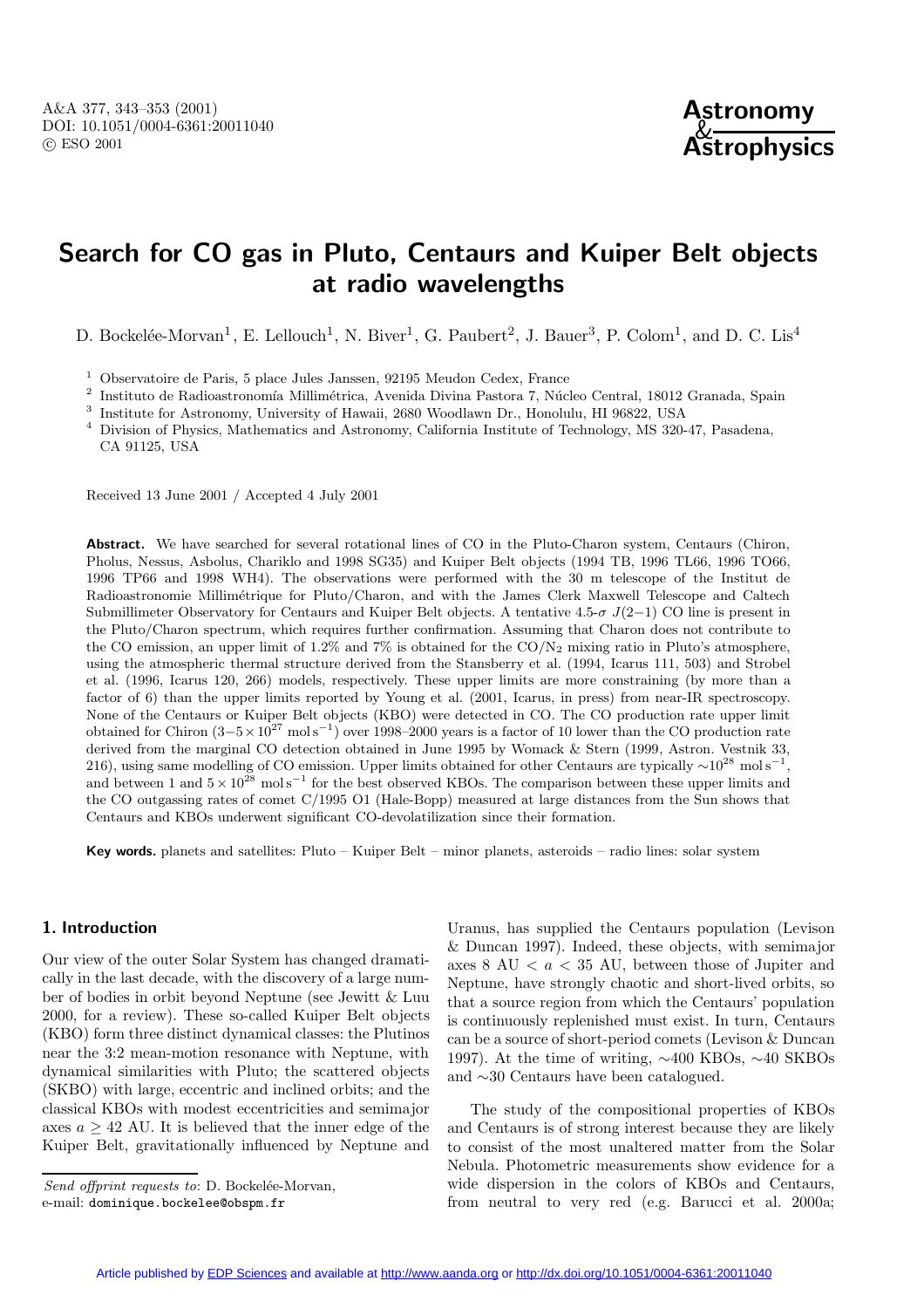Jewitt & Luu 2000, for a review), with some data sets arguing for a bimodal color distribution (Tegler & Romanishin 1998, 2000). The color diversity has been interpreted as due to diverse degrees of impact rejuvenation of the surface altered by cosmic rays (Luu & Jewitt 1996). Near-infrared spectroscopy revealed water ice at the surface of the Centaurs 10199 Chariklo, 5145 Pholus, 2060 Chiron, and possibly 8405 Asbolus (Brown & Koresko 1998; McBride et al. 1999; Cruikshank et al. 1998; Foster et al. 2001; Luu et al. 2000; Kern et al. 2000; Barucci et al. 2000b). The depth of the water absorption features varies among objects and with observational date. Methanol ice (or another light hydrocarbon or oxidized derivative) is seen in the near-infrared spectrum of Pholus (Cruikshank et al. 1998). Water ice absorption features were detected in the spectrum of the KBO 1996 TO66 (Brown et al. 1999). Spectra obtained in a few other Centaurs and KBOs show no evidence for ice signatures (e.g. Luu & Jewitt 1998; Brown et al. 2000a, 2000b). This diversity is intriguing and, up to now, no correlation between surface and dynamical properties has been established. In addition, Chiron presents cometarylike activity, while 8405 Asbolus, which has similar color and orbital characteristics, does not. The detection of CO outgassing in 29P/Schwassmann-Wachmann 1 (Senay & Jewitt 1994; Crovisier et al. 1995; Festou et al. 2001), a comet sometimes classified as a Centaur which orbits at  $~\sim 6$  AU from the Sun, and of CO and CO<sub>2</sub> in the coma of comet C/1995 O1 (Hale-Bopp) at large distances from the Sun (Biver et al. 1999a; Biver et al. 1999c; Crovisier et al. 1997), shows that the outgassing of very volatile species is at the origin of distant activity. Evolutionary thermal models of Centaurs and KBOs, assuming that these bodies are made of different ices and dust, have been developed to investigate their differentiation and outgassing (Prialnik et al. 1995; Prialnik & Podolak 1995; Capria et al. 2000; De Sanctis et al. 2000, 2001).

Pluto is the only transneptunian object for which a bound atmosphere has been positively identified. Observationally, most of our knowledge of Pluto's atmosphere was acquired from the 1988 stellar occultation (see e.g. Millis et al. 1993; Stansberry et al. 1994; Yelle & Elliot 1997), which revealed a tenuous (several  $\mu$ bar) atmosphere exhibiting a strong thermal inversion with the atmospheric temperature rising from ∼40 K to ∼100 K in the first ∼20 km. The subsequent discovery in the near-infrared of  $N_2$ , CO, and  $H_2O$  ices on Pluto's surface (Owen et al. 1993; Cruikshank et al. 1997) in addition to the already detected  $\text{CH}_4$  ice, measurements of their relative abundances, and considerations on vapor pressure equilibria, established that  $N_2$  is the major gas of Pluto's atmosphere and that CH<sup>4</sup> and CO must be secondary compounds. From near-IR spectroscopy, Young et al. (1997) reported the detection of methane gas at the percent level, but this detection has not yet been confirmed. Regarding CO, Barnes (1993) reported an upper limit on the CO  $J(1-0)$  rotational emission, but this upper limit was not stringent enough to constrain the CO abundance. More recently, from high-resolution spectroscopy at 2.3  $\mu$ m, Young et al. (2001) obtained upper limits of  $(1.2 \times 10^{21} - 9.2 \times 10^{24})$  mol cm<sup>-2</sup> for the CO column density. The corresponding  $CO/N<sub>2</sub>$  mixing ratio limit is  $0.06-0.23$  in the best case (i.e. for a  $N_2$  surface pressure of 58  $\mu$ bar).

However, theoretical expectations suggest a much lower  $CO/N_2$  mixing ratio in Pluto's atmosphere. Based on their estimate of the CO abundance in the ice phase  $(0.5\% \text{ of } N_2)$ , and assuming that the N<sub>2</sub>-CO-CH<sub>4</sub> system is ideal (i.e. applying Raoult's law), Owen et al. (1993) estimated  $CO/N_2 = (0.02{\text -}0.2)\%$  in Pluto's atmosphere for an equilibrium surface temperature in the 34–58 K range. Lellouch (1994) and Strobel et al. (1996) adopted similar values (0.075% and 0.046%) in their thermal structure models of Pluto's atmosphere. With the lower CO abundance in the ice  $(0.1-0.2\%)$  inferred by Douté et al. (1999) from a refined analysis of the near-IR observations, the CO atmospheric abundance should be accordingly lower. We note, however, that applying the same approach to Triton, which has a CO abundance of 0.05% in the ice phase at 38 K (Quirico et al. 1999), leads to an expected atmospheric CO mixing ratio of  $4 \times 10^{-5}$ , significantly below the  $(0.25-5) \times 10^{-3}$  value suggested by Strobel et al. (1996) from thermal structure modelling.

As demonstrated by Lellouch (1994) and Strobel et al. (1996), the CO abundance impacts the thermal structure of Pluto's atmosphere, especially at sub-microbar pressure levels, through efficient cooling in pure rotational lines. In what follows, we report our attempt to detect CO in two of these lines, with the increased sensitivity of the 30-m telescope of the Institut de Radioastronomie Millimétrique (IRAM). We also present upper limits on the CO outgassing in a few Centaurs and KBOs obtained from CO observations at the James Clerk Maxwell Telescope (JCMT) and Caltech Submillimeter Observatory (CSO).

## **2. Observations**

## 2.1. Pluto

Pluto observations were performed with the IRAM 30-m telescope on April 20, 21, 24, and 25, 2000, approximately one month before the opposition (June 1, 2000) when Pluto was at  $\Delta = 29.5$  AU from the Earth and at  $r_h = 30.26$  AU from the Sun. They benefitted from the new generation receivers available at the telescope, and of the versatility of the system, which now allows the use of 4 receivers at the same time. The A100, B100 receivers were tuned to the frequency of the CO  $J(1-0)$ line (115.271 GHz), and the A230 and B230 receivers to that of CO  $J(2-1)$  (230.538 GHz). In order to provide the best sensitivity, the observations were made in the frequency-switch mode. The frequency throw was 6.5 or 7.5 MHz at 230 GHz, and 6.5 or 14 MHz at 115 GHz, depending on the date. The frequency throw for the 230 GHz receivers was optimized in order to minimize baseline ripples and to avoid, as far as possible, the contamination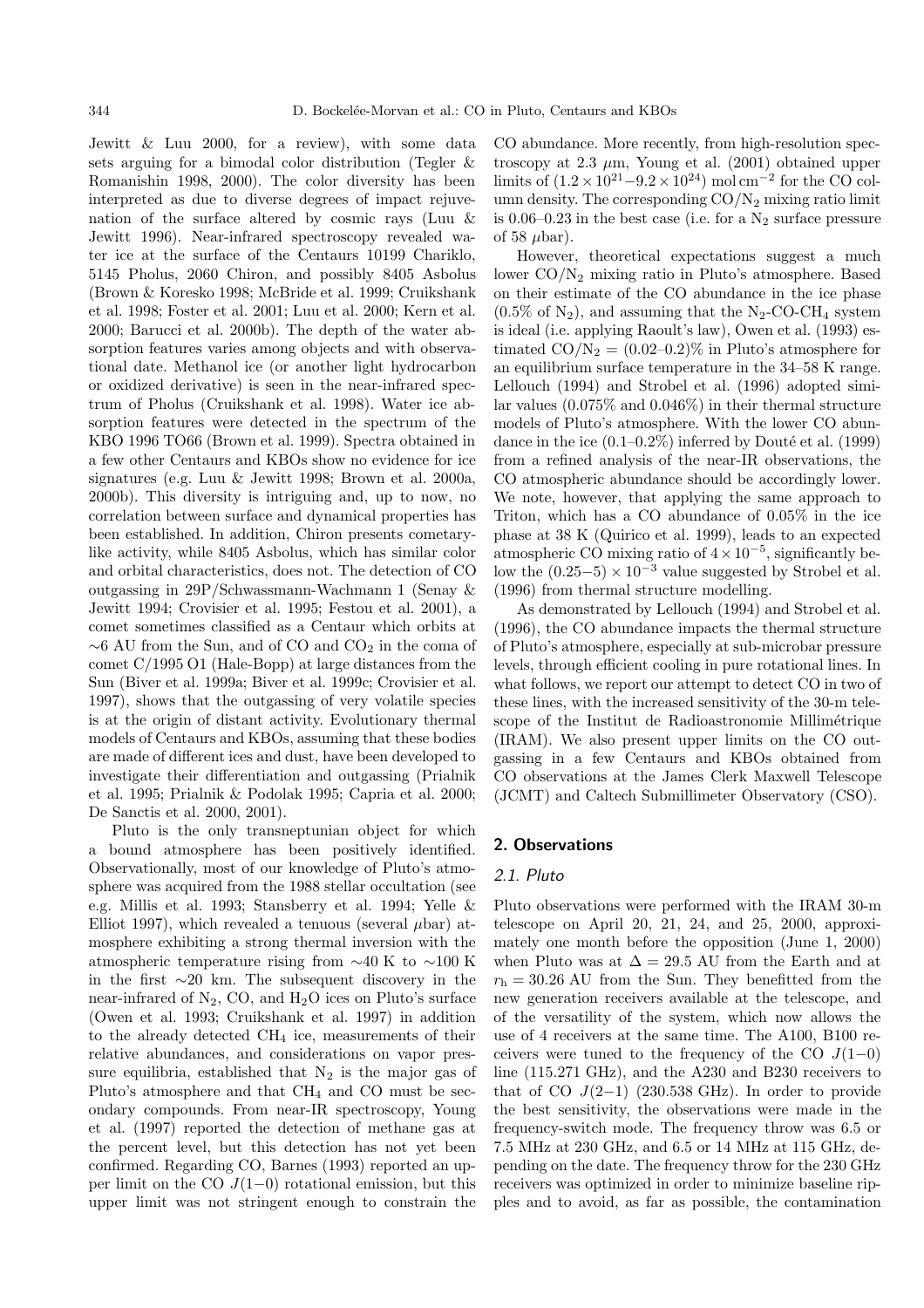**Table 1.** Pluto observations of CO at the IRAM 30-m telescope.

| Date                                                         | Line | $t_{\rm int}^a$<br>[min] | Res.<br>[kHz] | [mK] | $rms^b$ $T_B d\nu^c$<br>[mK MHz] |
|--------------------------------------------------------------|------|--------------------------|---------------|------|----------------------------------|
| $00/04/24-25$ $J(1-0)$ 1230<br>$00/04/20 - 25$ $J(2-1)$ 2090 |      |                          | -79<br>-79    | 10   | $<6.6^d$<br>$18 + 4$             |

<sup>a</sup> Total integration time on source.

 $\frac{b}{c}$  1- $\sigma$  rms noise in units of main beam brightness temperature at 79 kHz spectral resolution.

 $\epsilon$  Line area between  $-1$  and  $+1$  MHz from line center, in units of main beam brightness temperature.

<sup>d</sup> 3- $\sigma$  upper limit.

of the Pluto CO  $J(2-1)$  line by the CO emission from an extended, uncatalogued galactic source  $(RA(J2000) =$  $16:47:48$ ; Dec(J2000) =  $-12:05:00$ , close to Pluto. The spectra were acquired at a high spectral resolution (23 and 47 kHz), using the 2048-channel autocorrelator as backend. The total integration time on source was  $2 \times 1045$  min for CO  $J(2-1)$ , taking into account the two receivers. Technical problems on April 20 made the CO J(1−0) observations obtained on this date unusable. Data were acquired under good weather conditions. SSB system temperatures at transit (∼40◦ elevation) were ∼260 K and from 290 to 360 K in the  $T_A^*$  scale, for the  $J(1-0)$  and  $J(2-1)$  lines, respectively.

A summary of the observations is given in Table 1. Noise levels and line intensities are expressed in the main beam brightness temperature scale  $(T<sub>B</sub>)$ , using beam efficiencies derived from continuum observations of Uranus (Table 2) and forward efficiencies of 0.95 and 0.90 for the 115 and 230 GHz lines, respectively.

The obtained spectra are quite satisfactory in terms of baselines; a second-order polynomial was used for their subtraction. On the other hand, the spectra are contaminated by several strong lines, namely the CO emission line from the above-mentioned galactic source, and their negative counterparts which are 2 times weaker and are artifacts resulting from the frequency-switch procedure.

In the CO  $J(2-1)$  spectrum, a negative ghost feature, due to the galactic CO emission, is present between  $+1$ and 3.4 MHz with respect to the expected position of the Pluto's CO line (Fig. 1). Since Pluto's CO J(2−1) line is expected to be at most ∼1 MHz broad, for most atmospheric models, it should be free of contamination (Fig. 1). This was checked in more detail by looking at the velocity extent of the galactic emission line for which the signal-to-noise ratio is higher. We do not see any hint of galactic emission or absorption above the  $1-\sigma$  level in the velocity range which would correspond to  $-1$  to 1 MHz with respect to Pluto, and the red wing of the galactic line extends at most to 0.6 MHz. The spectrum shown in Fig. 1 and the line area integrated from −1 to 1 MHz with respect to line center (Table 1) suggest a marginal detection of the CO  $J(2-1)$  line at the 4.5- $\sigma$  level in the Pluto-Charon system. As discussed above, galactic

**Table 2.** Characteristics of the telescopes: half-power beam widths  $(HPBW)$  and beam efficiencies  $(B_{\text{eff}})$ .

| Telescope      | Frequency | HPBW     | $B_{\mathrm{eff}}$ |
|----------------|-----------|----------|--------------------|
|                | [GHz]     | [arcsec] |                    |
| $IRAM$ 30- $m$ | 115       | 21.5     | 0.75               |
|                | 230       | 10.6     | 0.52               |
| <b>JCMT</b>    | 230       | 21.0     | 0.69               |
|                | 345       | 13.6     | 0.62               |
| CSO            | 230       | 31.0     | 0.65               |
|                | 345       | 21.0     | 0.60               |

spectral contamination is excluded. However, this marginal detection requires further confirmation and we regard this tentatively measured line area of 18 mK MHz as an upper limit.

The CO J(1−0) spectra acquired on April 24 and 25 are not affected by ghost lines, in contrast to those obtained on April 21 with a different frequency throw. Therefore, we only consider these 24–25 April  $J(1-0)$ spectra in Table 1 and the following discussion. There is no hint of detection of the CO  $J(1-0)$  line.

The 3- $\sigma$  sensitivity limits in flux units, after smoothing to the expected 2 MHz Pluto CO linewidths, are 13 and 23 mJy for the  $J(1-0)$  and  $J(2-1)$  lines, respectively. This is more than one order of magnitude below the previously published upper limits based on observations with the Haystack 37-m and the National Radio Astronomy Observatory (NRAO) 12-m telescopes (Barnes 1993, 1996).

#### 2.2. Centaurs and KBOs

Observations of Centaurs and Kuiper Belt objects were performed with the CSO 10.4-m dish and with the JCMT 15-m antenna, both in Hawaii. They cover the March 1998 to July 2000 period. These observations were often performed as backup observations to other programmes. As a result, they did not always have the benefit of excellent weather conditions. Opacities at 230 GHz during the observations varied from 0.03 to 0.4, with an average around 0.12. At JCMT, the observational mode was, most of the time, frequency-switch with throws of 8.1 or  $16.2$  MHz. Beam-switching with a beam-throw of  $120''$  was used on a few occasions. CSO observations were performed in beam-switching mode. We used the high spectral resolution spectrometers offered at these telescopes: 100 kHz at CSO, and 94 to 188 kHz at JCMT. The beam efficiencies were measured several times, by observing Mars, Jupiter, Saturn, and Uranus (Table 2). A log of the observations is given in Table 3. Depending on the weather, or on the availability of the receivers, the CO  $J(2-1)$  or  $J(3-2)$  lines were observed. At JCMT, the B3 345 GHz receiver is equipped with two mixers, which permits us to observe two orthogonal polarizations. For one object (10199 Chariklo), this receiver was used in double side band mode with HCN  $J(4-3)$  at 354.505 GHz in the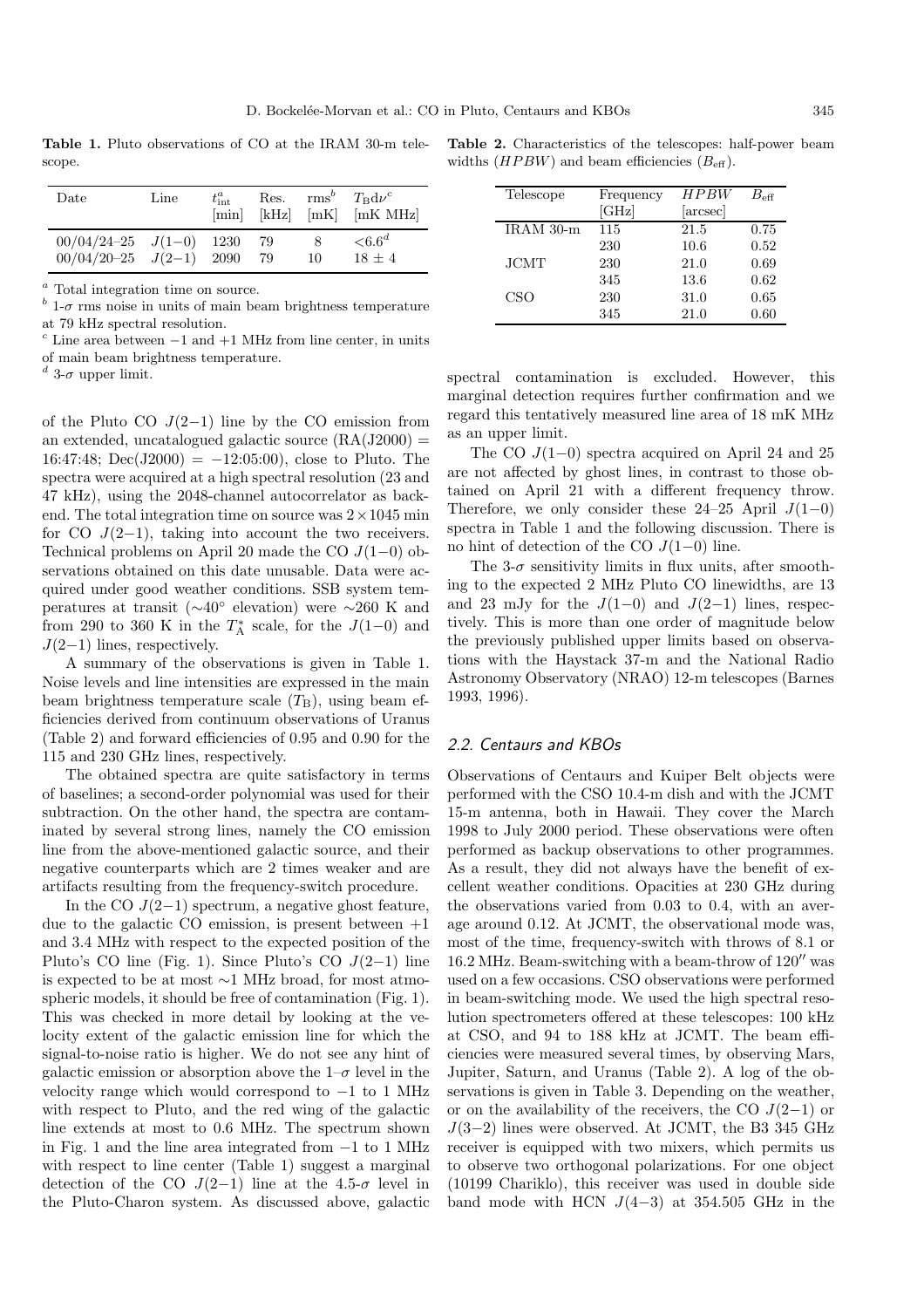

**Fig. 1.** Observed and modelled CO J(2−1) Pluto spectra. Observed spectra are smoothed to 79 kHz resolution. Top figure: synthetic spectra with the atmospheric thermal structure of Strobel et al. (1996) (solid lines in Fig. 2). Bottom figure: synthetic spectra with the atmospheric model of Stansberry et al. (1994) (dashed lines in Fig. 2). For each atmospheric model, synthetic spectra (dashed lines) are shown for CO mixing ratios of 0.01, 0.1, 1, 10%, from bottom to top.

upper side band and CO  $J(3-2)$  at 345.796 GHz in the lower side band.

detected in CO. The  $3-\sigma$  upper limits obtained for the integrated line intensity are typically  $\sim$ 20 mK km s<sup>−1</sup> in the main beam brightness temperature scale,  $T_B$  (Table 3).

Six Centaurs and five KBOs were observed (Table 3), whose optical characteristics and diameters are summarized in Table 5. They were tracked using the most recent orbital elements available in the Minor Planet Circulars (MPC) or Minor Planet Electronic Circulars (MPEC). In the case of 1998 SG35 and 10199 Chariklo on 14–15 November 1998, improved elements showed that the ephemeris used for the observations was off by  $\sim$ 7". Total beam offsets due to ephemeris and pointing uncertainties are given in Table 3. None of the objects were

# **3. Analysis**

## 3.1. Pluto

Although the telescope beam for the Pluto observations encompasses both Pluto and Charon, we assume that only Pluto contributes to the CO emission.

There is no clear observational evidence for the presence of an atmosphere around Charon. For a similar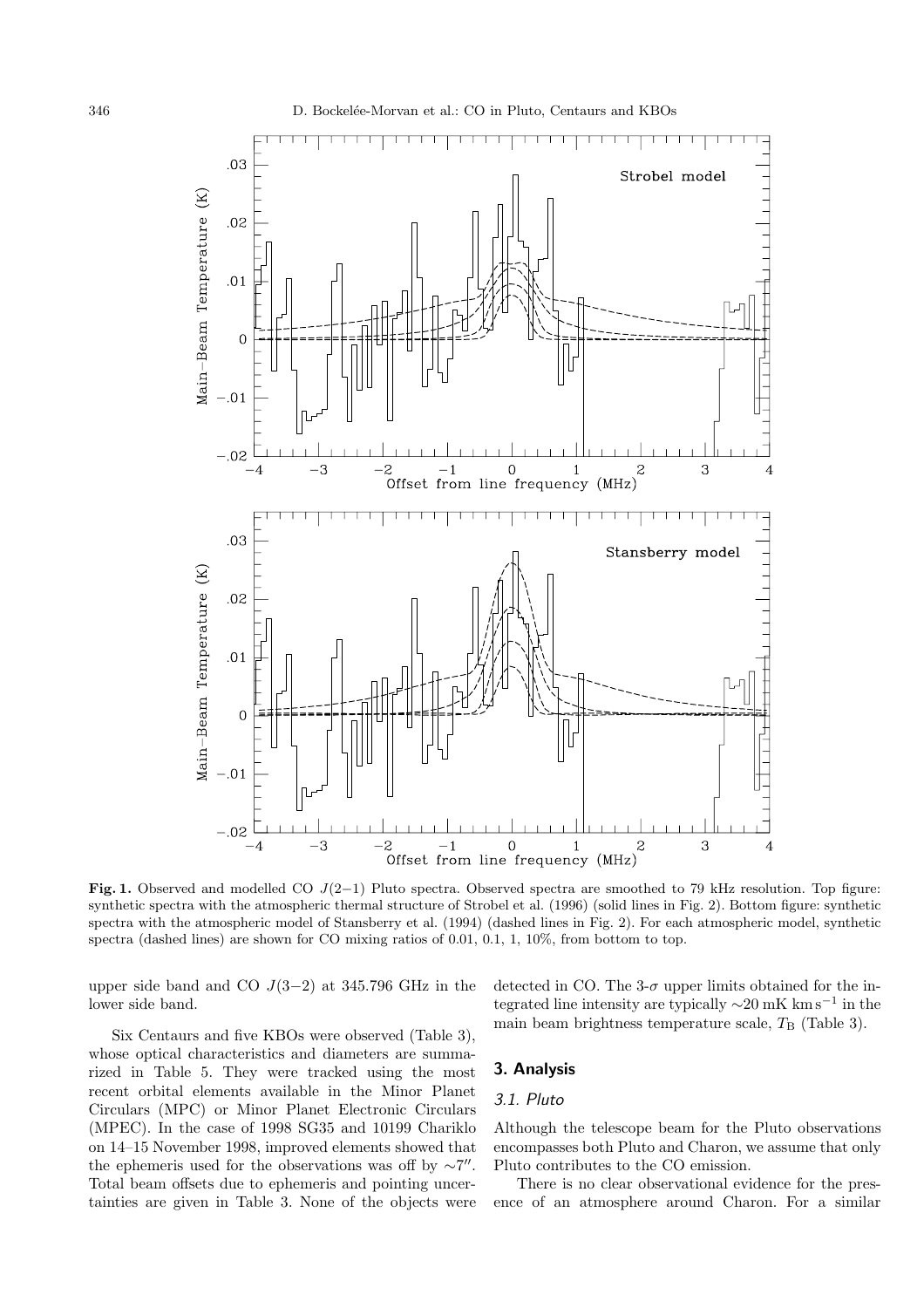**Table 3.** Centaurs and KBOs observations.

| Date                      | $r_{\rm h}$<br>[AU] | Δ<br>[AU]       | Tel.                        | Line       | $t^a_{\mathrm{int}}$<br>[min] | offset $\real^b$<br>[arcsec] | $T_{\rm B} {\rm d} v^c$<br>$[mK \text{ km s}^{-1}]$ | $Q~(10~{\rm K})^d$ | $Q~(50~{\rm K})^d$<br>$[10^{28} \text{ mol s}^{-1}]$ |
|---------------------------|---------------------|-----------------|-----------------------------|------------|-------------------------------|------------------------------|-----------------------------------------------------|--------------------|------------------------------------------------------|
|                           |                     |                 |                             |            |                               |                              |                                                     |                    |                                                      |
| 2060 Chiron<br>98/03/25.6 | $\ \, 8.9$          | $\!\!\!\!\!8.2$ | <b>JCMT</b>                 | $CO(3-2)$  | 82                            | 1.5                          | ${<}21\,$                                           | < 0.88             | < 0.39                                               |
| 99/02/28.6                | $\rm 9.3$           | 9.2             | CSO                         | $CO(3-2)$  | 64                            | $2.5\,$                      | $< \negthinspace 50$                                | <3.3               | $<\!\!1.5$                                           |
|                           |                     |                 | JCMT                        | $CO(2-1)$  |                               | $2.0\,$                      | $<\!\!13$                                           | $<\!\!0.55$        | $<\!0.57$                                            |
| $99/06/09.5 - 11.5$       | 9.5<br>9.5          | 8.5<br>8.7      | CSO                         | $CO(2-1)$  | 314<br>$53\,$                 | $2.0\,$                      |                                                     | ${<}2.2$           |                                                      |
| 99/06/24.4-27.4           |                     |                 |                             |            |                               |                              | $<$ 48   $<$ 34                                     |                    | ${<}2.2\,$                                           |
| 00/07/26.4                | $10.2\,$            | 9.5             | CSO                         | $CO(2-1)$  | 43                            | $2.5\,$                      | ${<}49$                                             |                    |                                                      |
| 5145 Pholus               |                     |                 |                             |            |                               |                              |                                                     |                    |                                                      |
| 99/02/28.5                | 13.9                | $13.3\,$        | $_{\rm CSO}$                | $CO(3-2)$  | 85                            | 3.0                          | $<\!\!36$                                           | ${<}4.6$           | ${<}1.7$                                             |
| 99/06/24.3-27.3           | 14.2                | 13.9            | CSO                         | $CO(2-1)$  | 109                           | 4.0                          | $< \negthinspace 33$                                | <3.4               | ${<}2.8\,$                                           |
| $00/02/16.5 - 17.6$       | 14.8                | 14.5            | $\rm JCMT$                  | $CO(3-2)$  | 117                           | $2.0\,$                      | $<\!\!44$                                           | $<$ 4.4            | $<\!1.4$                                             |
| 7066 Nessus               |                     |                 |                             |            |                               |                              |                                                     |                    |                                                      |
| 99/06/24.4-25.5           | 15.0                | 14.0            | CSO                         | $CO(2-1)$  | $53\,$                        | 4.0                          | $53$                                                | ${<}5.6$           | ${<}4.6$                                             |
| 8405 Asbolus              |                     |                 |                             |            |                               |                              |                                                     |                    |                                                      |
| $99/02/27.7 - 28.6$       | $\rm 9.2$           | $8.8\,$         | CSO                         | $CO(3-2)$  | $43\,$                        | 4.5                          | $<\!\!46$                                           | ${<}3.0\,$         | ${<}1.4\,$                                           |
| $99/06/26.3 - 28.3$       | $8.8\,$             | 8.2             | CSO                         | $CO(2-1)$  | 53                            | $3.0\,$                      | $<\!\!42$                                           | ${<}2.5$           | ${<}2.5\,$                                           |
| 10199 Chariklo            |                     |                 |                             |            |                               |                              |                                                     |                    |                                                      |
| $98/11/14.6 - 15.7$       | 13.6                | 13.5            | $_{\rm CSO}$                | $CO(2-1)$  | 184                           | 7.0                          | ${<}21$                                             | ${<}2.2$           | $<\!\!1.8$                                           |
| 98/11/26.7                | 13.5                | $13.3\,$        | JCMT                        | $CO(3-2)$  | 143                           | 1.5                          | ${<}21$                                             | ${<}1.8\,$         | < 0.62                                               |
|                           |                     |                 | <b>JCMT</b>                 | $HCN(4-3)$ | 143                           | 1.5                          | $<\!\!18$                                           | < 0.78             | < 0.04                                               |
| 99/02/28.4                | 13.5                | 12.6            | $_{\rm CSO}$                | $CO(3-2)$  | 75                            | $3.5\,$                      | $< 40$   $< 31$                                     | $<\!\!3.6$         | ${<}1.3\,$                                           |
| 00/01/02.5                | 13.4                | 12.7            | $_{\rm CSO}$                | $CO(3-2)$  | 149                           | $1.5\,$                      | $58$                                                |                    |                                                      |
| $00/01/03.5 - 04.6$       | 13.4                | $12.7\,$        | $\mathop{\rm CSO}\nolimits$ | $CO(2-1)$  | 192                           | 2.5                          | ${<}22\,$                                           | ${<}2.0$           | ${<}1.7$                                             |
| 1994 TB                   |                     |                 |                             |            |                               |                              |                                                     |                    |                                                      |
| $98/11/09.3 - 13.4$       | 30.1                | 29.4            | CSO                         | $CO(2-1)$  | 205                           | 2.0                          | ${<}30\,$                                           | $<\!8.3$           | $<\!5.1$                                             |
| 1996 TL66                 |                     |                 |                             |            |                               |                              |                                                     |                    |                                                      |
| $98/07/8.8 - 9.8$         | 35.1                | 35.5            | <b>JCMT</b>                 | $CO(3-2)$  | 66                            | 3.0                          | 271<br>${<}15$                                      | < 6.8              | ${<}1.4\,$                                           |
| $98/10/31.44 - 4.5$       | 35.1                | $34.1\,$        | JCMT                        | $CO(3-2)$  | 153                           | $2.0\,$                      | $<\!\!16$                                           |                    |                                                      |
| 99/08/22.5                | 35.1                | 34.7            | JCMT                        | $CO(3-2)$  | $\,29$                        | $2.0\,$                      | < 85                                                |                    |                                                      |
| $98/11/09.4 - 10.5$       | $35.1\,$            | $34.1\,$        | $\mathop{\rm CSO}\nolimits$ | $CO(2-1)$  | $107\,$                       | $2.0\,$                      | $<$ 47   $<$ 16                                     | $<\!\!5.7$         | $<\!\!3.3$                                           |
| $00/07/26.6 - 31.6$       | 35.0                | $35.2\,$        | CSO                         | $CO(2-1)$  | 203                           | $2.5\,$                      | $<$ 17                                              |                    |                                                      |
| 1996 TO66                 |                     |                 |                             |            |                               |                              |                                                     |                    |                                                      |
|                           |                     |                 |                             |            |                               |                              |                                                     |                    |                                                      |
| 99/08/22.6                | 45.9                | 45.1            | <b>JCMT</b><br>JCMT         | $CO(3-2)$  | 30                            | 1.5<br>$3.5\,$               | < 781<br><13                                        | ${<}9.9\,$         | ${<}1.7$                                             |
| $99/09/06.4 - 07.5$       | 46.0                | 45.0            |                             | $CO(3-2)$  | 175                           |                              | $<\!\!28$                                           |                    |                                                      |
| $99/10/30.2 - 11/01.3$    | 46.0                | 45.2            | JCMT                        | $CO(3-2)$  | 150                           | $2.0\,$                      | $\langle 21 \vert$                                  |                    |                                                      |
| $99/10/03.3 - 04.3$       | 46.0                | 45.0            | JCMT                        | $CO(2-1)$  | 165                           | 3.0                          | ${<}21$                                             | ${<}7.0$           | ${<}3.9$                                             |
| 00/07/26.6                | 46.0                | 45.5            | $_{\rm CSO}$                | $CO(2-1)$  | 43                            | $2.0\,$                      | $<\!\!36$                                           | $<\!19$            | ${<}10$                                              |
| 1996 TP66                 |                     |                 |                             |            |                               |                              |                                                     |                    |                                                      |
| 98/11/01.4-04.4           | 26.4                | $25.4\,$        | JCMT                        | $CO(3-2)$  | 40                            | $2.0\,$                      | ${<}17$                                             | ${<}4.5$           | ${<}1.0\,$                                           |
| 1998 WH24                 |                     |                 |                             |            |                               |                              |                                                     |                    |                                                      |
| $00/01/3.4 - 4.5$         | 42.4                | 41.7            | $_{\rm CSO}$                | $CO(2-1)$  | 59                            | $2.5\,$                      | $<$ 40                                              | ${<}19$            | ${<}10\,$                                            |
| 1998 SG35                 |                     |                 |                             |            |                               |                              |                                                     |                    |                                                      |
| 98/10/31.4-11/01.4        | 10.6                | 9.9             | JCMT                        | $CO(3-2)$  | 68                            | 7.5                          | ${<}25\,$                                           | ${<}1.8$           | < 0.77                                               |
|                           |                     |                 |                             |            |                               |                              |                                                     |                    |                                                      |

<sup>a</sup> Total integration time: on+off source, in case of beam switching; on source, in case of frequency switching.

 $\real^b$  Beam offsets due to ephemeris and pointing errors.

<sup>c</sup> Line area between  $-0.6$  and  $+0.6$  km s<sup>-1</sup> in units of main beam brightness temperature. 3- $\sigma$  upper limits are quoted. Values on the right are averages over several periods, as indicated by the vertical bars.

<sup>d</sup> Production rates upper limits computed with a kinetic temperature of either  $T = 10$  K or  $T = 50$  K. Calculations take into account beam offsets.

atmospheric composition and structure, atmospheric escape per surface unit would be about five times larger at Charon than at Pluto (Trafton et al. 1988; Yelle & Elliot 1997; Trafton et al. 1997). For atmospheres buffered by volatile ices, an integration of the escape fluxes over the Solar System age suggests a typical loss of  $N_2$  ice surface layers of 3 km for Pluto and 8 km for Charon. Therefore, in both cases, volatiles initially exposed on the surface are likely to be exhausted, but both bodies must have retained some of their original inventory. Whether an atmosphere is present now depends on resupply mechanisms. The presence of an atmosphere around Pluto and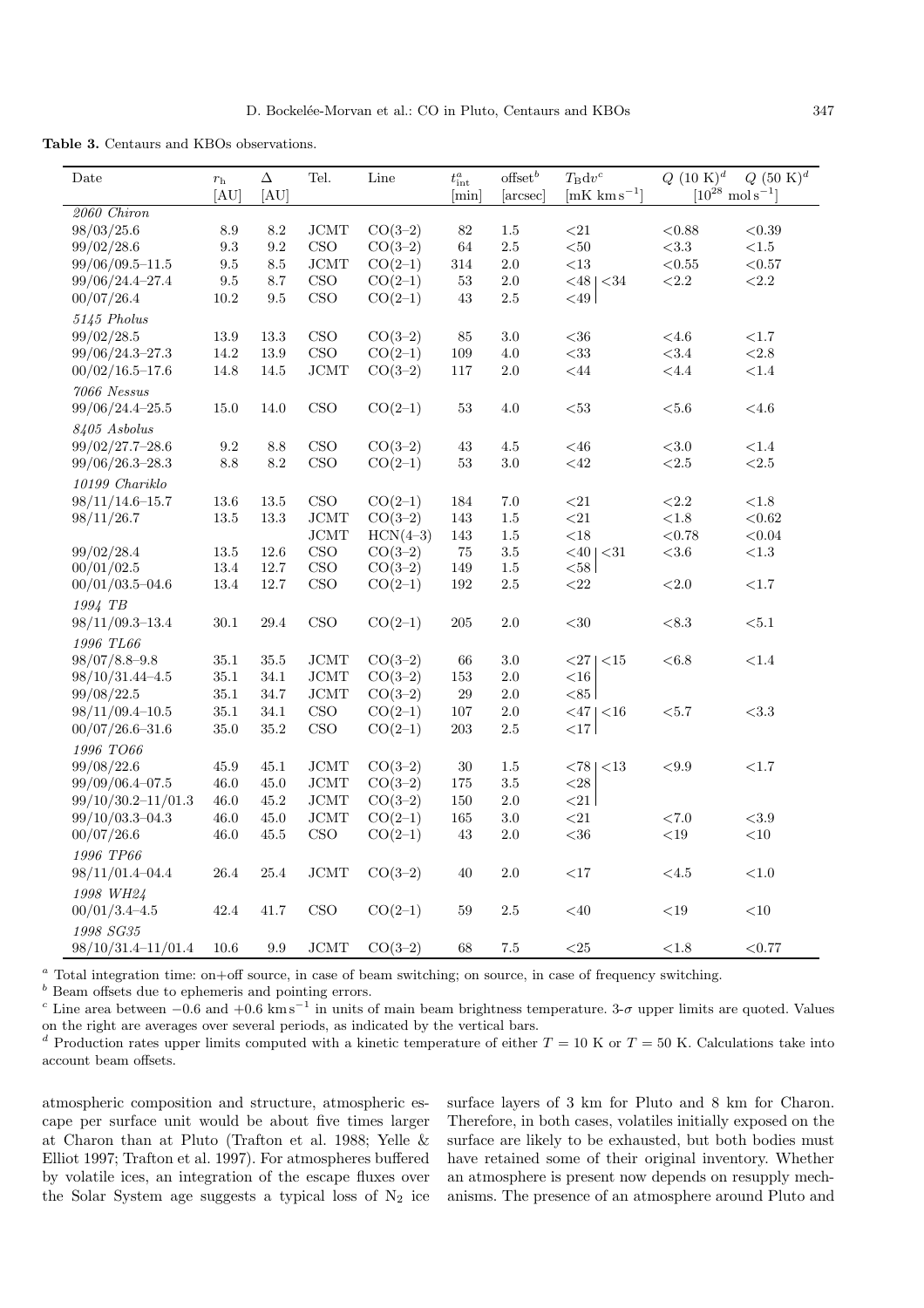of volatile ices on its surface suggest that geological processes must operate on Pluto. Such processes, however, are less likely on Charon because of its small size, and the absence of volatile ice signatures from Charon's surface (see Cruikshank et al. 1997) suggests that Charon currently has no atmosphere. The possibility that Charon may capture some of Pluto's escaping atmosphere leads to a negligible,  $10^{-7}$  µbar, pressure at Charon. Yet, we note that, from stellar occultation data, Elliot & Young (1991) reported a hint of a charonian bound atmosphere with low scale height, implying the presence of heavy species (Ar, etc.). The reality of the detection is however not considered likely by Trafton et al. (1997). In any event, there is currently no support for the presence of CO in an hypothetical Charon atmosphere, justifying our assumption to attribute all of the observed signal to Pluto.

Modelling of the CO emission from Pluto was performed using a standard atmospheric radiative transfer code. Indeed, as shown by Strobel et al. (1996), the CO emission occurs in local thermodynamical equilibrium conditions down to pressure levels of about  $10^{-5}$  µbar. This is 11.7 scale heights above the 1.2  $\mu$ bar, 1250 km radius reference level indicated by the stellar occultation (Yelle  $\&$  Elliot 1997). For an upper atmospheric temperature in the range 80–106 K, this corresponds to a 900–1400 km altitude above the 1250 km radius.

Because there remains considerable uncertainty about Pluto's atmospheric thermal structure, we used two different atmospheric models, both of which assume hydrostatic equilibrium. The first one is based on the thermal models of Strobel et al. (1996). These models account for solar heating in the near-infrared bands of CH4, and cooling in the 7.6  $\mu$ m CH<sub>4</sub> band and in the CO rotational lines. Strobel et al. investigated the sensitivity of their calculations to the surface pressure and  $CH<sub>4</sub>$  abundance and vertical distribution. We specifically adopted the model with a 3  $\mu$ bar surface pressure, in which most of the CH<sub>4</sub> is confined to the bottom two scale heights (see their Fig. 11). This model reproduces the major features indicated by the stellar occultation data, namely a  $15$  K km<sup>-1</sup> temperature gradient at the surface and a ∼100 K quasi-isothermal temperature just above the  $p = 2$   $\mu$ bar level. Yet, it implies a value of ∼1200 km for Pluto's surface radius, distinctly different from the radius indicated by the mutual event data (about 1158 km, Buie et al. 1992). For this reason, Stansberry et al. (1994) suggested that Pluto may possess a ∼40 km deep "hidden" troposphere. They formulated a suite of models based on various tropospheric lapse rates and a Bates profile for the thermosphere. We adopted, as an alternative model, their profile with a tropospheric dT/dz =  $-0.7$  K km s<sup>-1</sup> lapse rate, and a surface pressure of 24  $\mu$ bar. This profile becomes isothermal at 106 K, ∼45 km above Pluto's surface.

In both cases, the models were extended up to the  $p = 10^{-5}$  µbar level, which corresponds to 980 km and 1520 km altitudes, for the "Strobel" and "Stansberry" models, respectively. The two models are shown in Fig. 2 with the distance from Pluto's center as the altitude

**Table 4.** CO  $J(2-1)$  line area within  $\pm 1$  MHz from line center for different models and  $CO/N<sub>2</sub>$  mixing ratios.

| Mixing ratio | Line area $[mK \text{ MHz}]$ |                  |  |  |
|--------------|------------------------------|------------------|--|--|
|              | Strobel model                | Stansberry model |  |  |
| $10^{-4}$    | 4.13                         | 4.73             |  |  |
| $10^{-3}$    | 7.59                         | 9.02             |  |  |
| $10^{-2}$    | 13.2                         | 17.0             |  |  |
| $10^{-1}$    | 18.2                         | 27.1             |  |  |

variable. We verified that the hydrodynamically escaping CO atmosphere has a negligible contribution to the CO line emission. This was done using the cometary model presented in Sect. 3.2 (see the related discussion). The only difference in the modelling with respect to Centaurs and KBOs is that collisional excitation is from CO–N<sup>2</sup> impacts instead of CO–CO impacts. With  $v_{\rm exp} = 0.2 \text{ km s}^{-1}$ ,  $T = 60 \text{ K}$  at the exobase, a N<sub>2</sub> escape rate of  $2 \times 10^{27}$  mol s<sup>-1</sup> (e.g. Krasnopolsky 1999) and  $CO/N_2 = 1\%$ , the contribution of the escaping atmosphere to the CO  $J(2-1)$  line intensity is 0.05 mK MHz.

In all models, CO, which has the same mass as  $N_2$ and is photochemically stable, was assigned a vertically uniform distribution, and the CO mixing ratio was varied from 0.01% to 10%. Pluto's brightness surface temperature was taken to be 31.5 K, in agreement with bolometric measurements in the same wavelength range (Altenhoff et al. 1988; Lellouch et al. 2000).

Line opacities were calculated using Voigt profiles, using broadening coefficients  $(CO$  by  $N_2)$  from Colmont & Monnanteuil (1986) and Semmoud-Monnanteuil & Colmont (1987). The transfer equation was integrated over all emission angles. As Pluto's atmosphere has considerable extent compared to the planet's radius, limb emission was taken into account. Because the CO lines are heavily saturated already in vertical viewing, they remain optically thick in horizontal viewing up to large altitudes. For example, in the case of the Stansberry model and for CO/N<sub>2</sub> = 0.1\%, the  $\tau = 1$  level in horizontal viewing for the CO  $J(2-1)$  line is reached at  $p = 2$  nanobar, i.e. 450 km above Pluto's surface. This gives an additional 106 K emitting area essentially equal to Pluto's solid area. Therefore, the brightness temperature contrast in the line core is boosted from a maximum of 75 K for the vertical viewing to an actual value of ∼190 K!

Figure 1 shows the comparison between observations and models for the CO  $J(2-1)$  line. Calculated line areas are given in Table 4. The effect of saturation is clearly evident, with the line contrast growing by only a factor of 2–3 for a CO abundance increasing by three orders of magnitude. The tentatively measured area of 18 mK MHz and the spectrum appearance is reproduced for  $CO/N_2 = 7\%$ , in the case of the Strobel model, and  $CO/N_2 = 1.2\%$  for the Stansberry model, but, as mentioned above, we regard these values as upper limits (note that, taking instead the  $3-\sigma$  upper limit on the line area of 11.7 mK MHz, the upper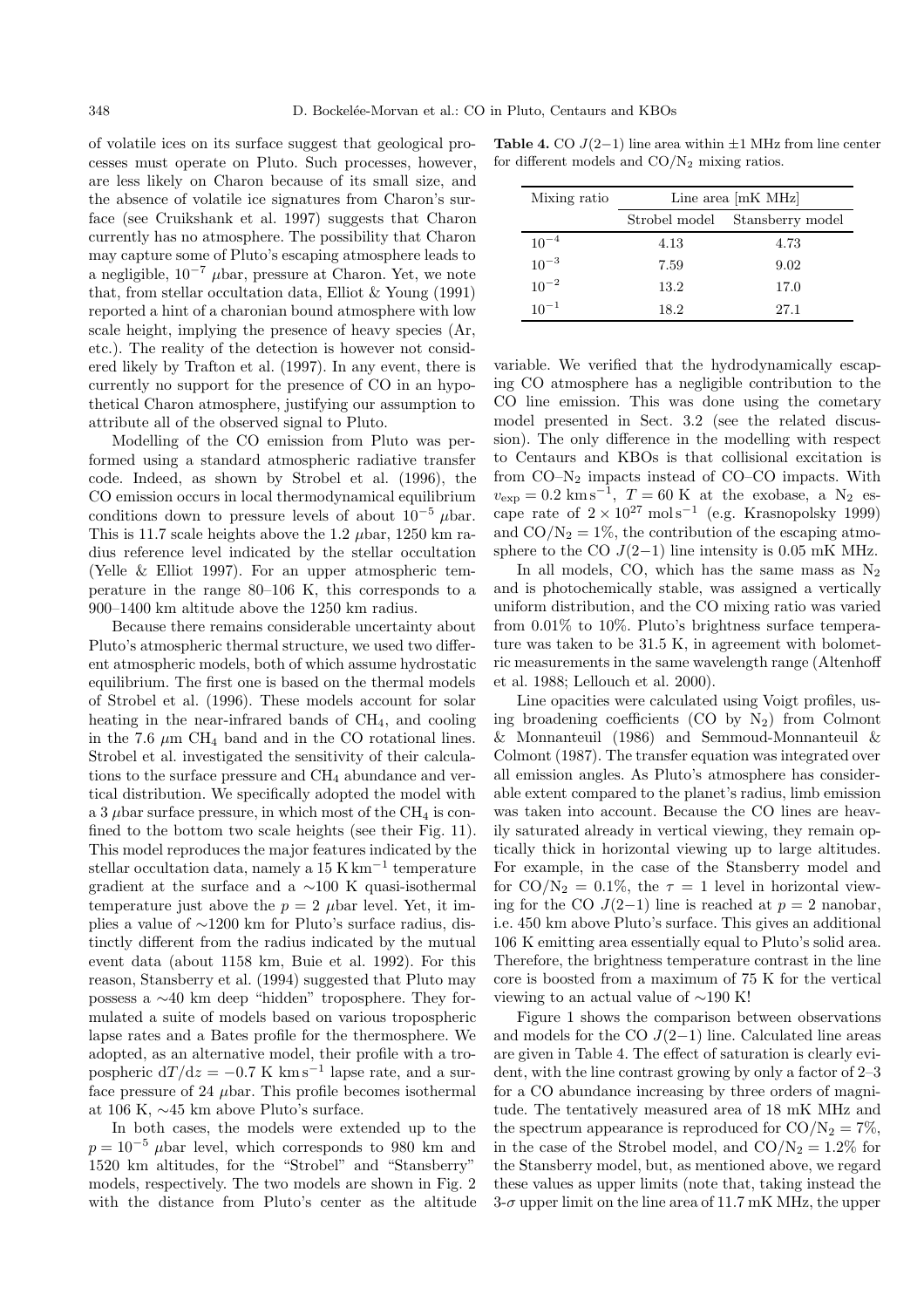

**Fig. 2.** The pressure-temperature-altitude thermal profiles adopted for the Pluto models. Solid line: "Strobel" model. Dashed line: "Stansberry" model. Since the two models correspond to different surface pressure and radius, the altitudes are expressed in terms of the distance from Pluto's center.

limits would be  $CO/N_2 < 0.6\%$  and 0.3%, for the Strobel and Stansberry models, respectively). The higher sensitivity for the Stansberry model is due to the higher upper atmosphere temperature than in the Strobel model, which also causes it to be more extended. The possible presence of a troposphere and the exact value of the surface pressure are, in contrast, inconsequential to first order. We note that, with these values, the CO  $J(1-0)$  line shows a contrast of ∼0.003 mK for both models and an integrated area of 3.1 (respectively 2.0) mK MHz for the Strobel (respectively Stansberry) model. This is fully consistent with the upper limit for this line given in Table 1. Essentially, the 115.271 GHz line does not appear to be constraining because the filling factor of Pluto in the telescope main beam is four times smaller than at 230.538 GHz.

While our observations constrain the CO mixing ratio in Pluto's atmosphere rather than the integrated abundances, the above upper limits correspond to CO column densities of  $1.2 \times 10^{20}$  mol cm<sup>-2</sup> for the Strobel model and  $8.75\times 10^{19}~\mathrm{mol\,cm^{-2}}$  for the Stansberry model. For a "Stansberry-type" model with a 58  $\mu$ bar surface pressure, the upper limit on the column density would be  $\sim$ 2 × 10<sup>20</sup> mol cm<sup>-2</sup>, significantly more constraining than the  $(1.2-3.5) \times 10^{21}$  mol cm<sup>-2</sup> values reported by Young et al. (2001). We note also that the Young et al. observations do not provide any useful constraint in the case of a "Strobel" 3 µbar atmosphere.

Yet, our improved upper limits of  $(1.2–7%)$  remain clearly insufficient for further understanding of Pluto's thermal structure and surface-atmosphere interaction. As mentioned in the introduction, the expected atmospheric CO mixing ratio for an ideal solid solution of CO in  $N_2$  is at least an order of magnitude less than our upper limits. As shown by Young et al. (2001), even if a "detailed balance" model is envisaged (Trafton et al. 1998), the CO atmospheric abundance cannot exceed  $(0.1-0.5)\%$ . The only situation that our upper limits can exclude is the case of isolated CO patches at temperatures similar or higher than  $N_2$  ice, which would dictate  $CO/N_2$  mixing ratios of  $5-20\%$  for  $T = 35-50$  K. This situation is unlikely because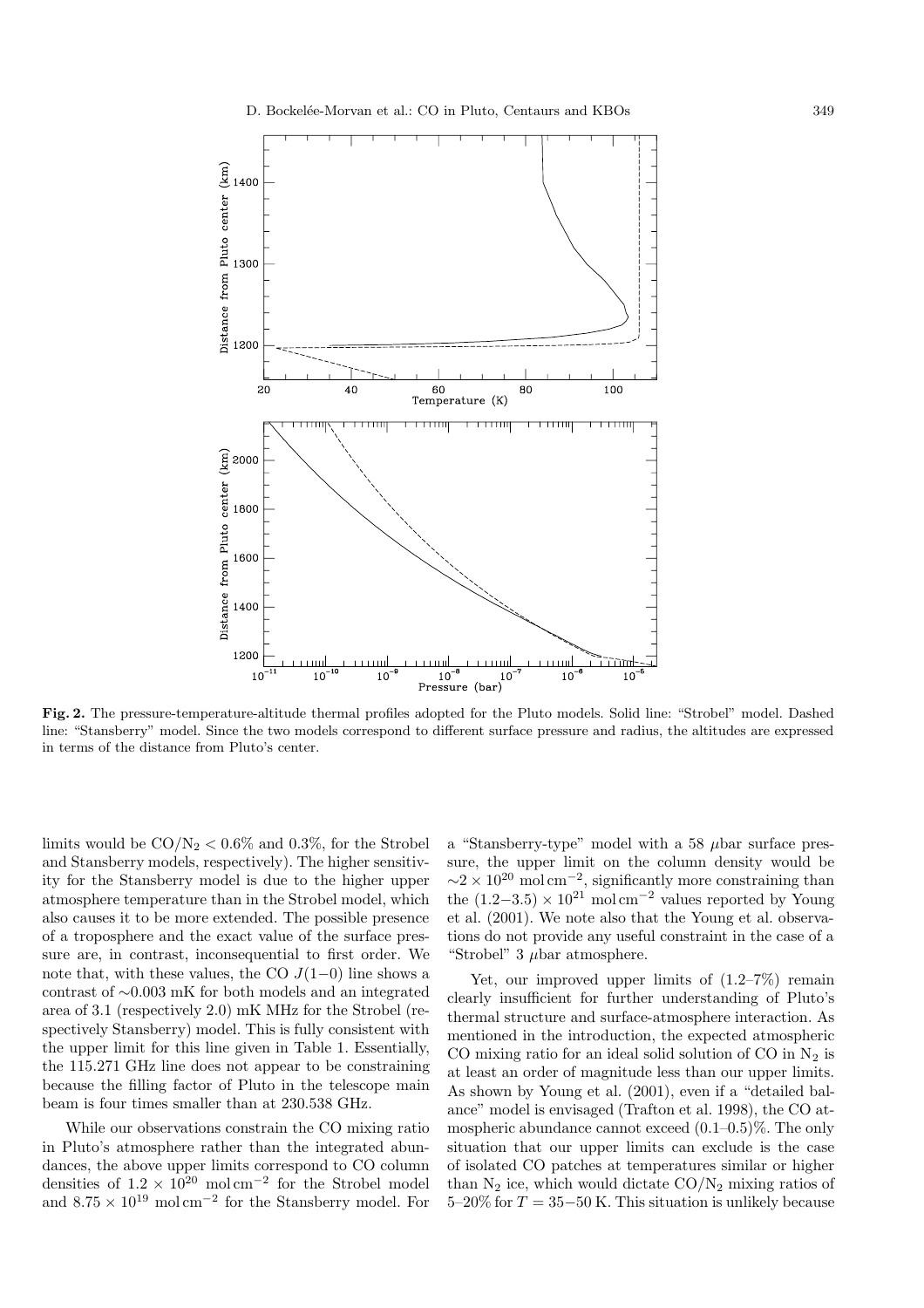| Designation           | Name                  | Type        | $H^a$ | $D^b$ [km]  |
|-----------------------|-----------------------|-------------|-------|-------------|
| 1977 UB               | Chiron<br>2060        | Centaur     | 6.5   | 168-180     |
| 1992 AD               | Pholus<br>5145        | Centaur     | 7.0   | 189         |
| 1993 HA <sub>2</sub>  | 7066<br><b>Nessus</b> | Centaur     | 9.6   | 80          |
| 1995 GO               | Asholus<br>8405       | Centaur     | 9.0   | 106         |
| 1997 CU <sub>26</sub> | 10199 Chariklo        | Centaur     | 6.4   | $275 - 302$ |
| 1998 SG35             |                       | Centaur     | 11.3  | 37          |
| 1994 TB               | 15820                 | <b>KBO</b>  | 7.1   | 254         |
| 1996 TL66             | 15874                 | <b>SKBO</b> | 5.4   | 555         |
| 1996 TO66             | 19308                 | <b>KBO</b>  | 4.5   | 840         |
| 1996 TP66             | 15875                 | <b>KBO</b>  | 6.8   | 290         |
| 1998 WH24             | 19521                 | KBO         | 4.9   | 700         |

**Table 5.** Objects characteristics.

 $^a$  Absolute magnitude from Central Bureau for Astronomical Telegrams.

 $b$  References for diameters: Chiron (Bus et al. 1996; Groussin et al. 2000; Campins et al. 1994; Altenhoff & Stumpff 1995); Pholus (Davies et al. 1993); Chariklo (Jewitt & Kalas 1998; Altenhoff et al. 2001); for other objects, they were calculated from optical photometry alone, assuming a geometrical albedo of 0.04.

CO and  $N_2$  ices are miscible in all proportions and have only a weak difference in volatility, which must strongly inhibit a CO segregation.

## 3.2. Centaurs and KBOs

CO observations of Centaurs and KBOs, and the single observation of HCN in 10199 Chariklo (Table 3), were interpreted using models developed for cometary atmospheres. These models assume freely escaping gas from the surface at constant velocity, namely a Haser density distribution:

$$
n(r) = \frac{Q}{4\pi v_{\exp}r^2} e^{-r/v_{\exp}\tau}
$$
 (1)

where  $Q \text{ [mol s}^{-1}]$  is the total production rate  $(Q_{\text{CO}}$  for CO),  $v_{\text{exp}}$  is the gas expansion velocity,  $\tau$  is the photodissociation lifetime ( $\sim$ 1.5 × 10<sup>6</sup> s and  $\sim$ 6.3 × 10<sup>4</sup> s for CO and HCN, respectively, at  $r<sub>h</sub> = 1$  AU), and r is the distance to body's center. This means that we neglect the possibility of a semi-captive atmosphere retained by gravity. This assumption may be questioned for the largest observed KBOs whose diameters  $(D)$  reach 800 km (Table 5). but is probably reasonable given the situation at Charon, whose diameter is ∼1200 km (see Sect. 3.1). No models for the vertical structure of a putative atmosphere of Charon, and a fortiori of any other KBO, are available. In any event, CO line contrasts from hypothetical optically thick bound atmospheres around KBOs, if present, should be smaller than those for Pluto. Since the observational upper limits obtained on KBOs are less stringent than on Pluto, bound atmospheres should contribute at a negligible level to the observed upper limits (Table 3). Should any bound atmosphere be present, the computed production rate upper limits might be interpreted as upper limits on atmospheric CO escape rates.

Conservatively, we have assumed an expansion velocity  $v_{\text{exp}} = 0.4 \text{ km s}^{-1}$  for all objects, regardless of their distance to the Sun. CO outflow velocities  $\sim$ 0.4–0.5 km s<sup>−1</sup> have been measured in comets Hale-Bopp and 29P/Schwassmann-Wachmann 1 (P/SW1) at  $r_{\rm h} > 6$  AU (Crovisier et al. 1995; Biver et al. 1999a). This value of  $0.4 \ \mathrm{km \, s^{-1}}$  is higher, by a factor of a few (2–4 for the observed objects, assuming an albedo of 0.04), than the initial sonic gas velocity expected near the surface for freely escaping gas. This might account for the increase of the radial gas velocity during adiabatic expansion, although, for tenuous atmospheres, the small extent of the collision zone limits gas acceleration. For weakly bound atmospheres with hydrodynamically escaping gas, the sonic level is predicted to lie below the exobase (Chamberlain & Hunten 1987). Therefore, terminal outflow velocities of a fraction of kilometer per second might be also expected. This is also the case for Pluto's atmosphere. Modelling shows that its escaping atmosphere does not fit completely the hydrodynamic case. At the exobase, 1500–4000 km altitude above the surface according to Krasnopolsky (1999), the gas radial velocity is subsonic and estimated to  $\sim$ 1–2 m s<sup>-1</sup> only (Krasnopolsky 1999; see also Trafton et al. 1997). However, due to the geometric effect (Hodges 1990), the transverse velocity due to random thermal motions at the exobase (where  $T \sim 60$  K; Krasnopolsky 1999) will be converted at larger distances, in the collisionless atmosphere, to a radial velocity component. Taking into account that  $3-\sigma$  upper limits on the line areas vary as the square root of the velocity window where they are computed, production rates upper limits scale proportionally to  $v_{\rm exp}^{3/2}$ . Possibly, in most cases, the  $Q_{\text{CO}}$  upper limits given in Tables 3 and 6 may be somewhat too conservative.

The computation of production rates upper limits requires the modelling of the CO rotational population distribution. We used a CO excitation model developed for cometary atmospheres, which includes collisional excitation by CO-CO impacts and radiative excitation by the Sun and 3 K cosmic background radiation (Biver et al. 1999b, and references therein). This model computes CO rotational populations as function of distance to object's center. An important parameter for CO excitation in distant objects is the gas kinetic temperature. Indeed, although the radial extent of the collisional region at thermal equilibrium is small compared to that of the region sampled by the beam, fluorescence equilibrium does not apply for the relevant rotational levels because of their long radiative lifetimes. In Table 3, we present calculations performed with  $T = 10$  K and  $T = 50$  K. Kinetic temperatures ∼10 K were measured in comets P/SW1 and Hale-Bopp at  $r<sub>h</sub> > 6$  AU (Crovisier et al. 1995; Biver et al. 1999a), in good agreement with fast adiabatic cooling (Crifo et al. 1999). We explore a temperature of 50 K, because expansion cooling can be "frozen" out in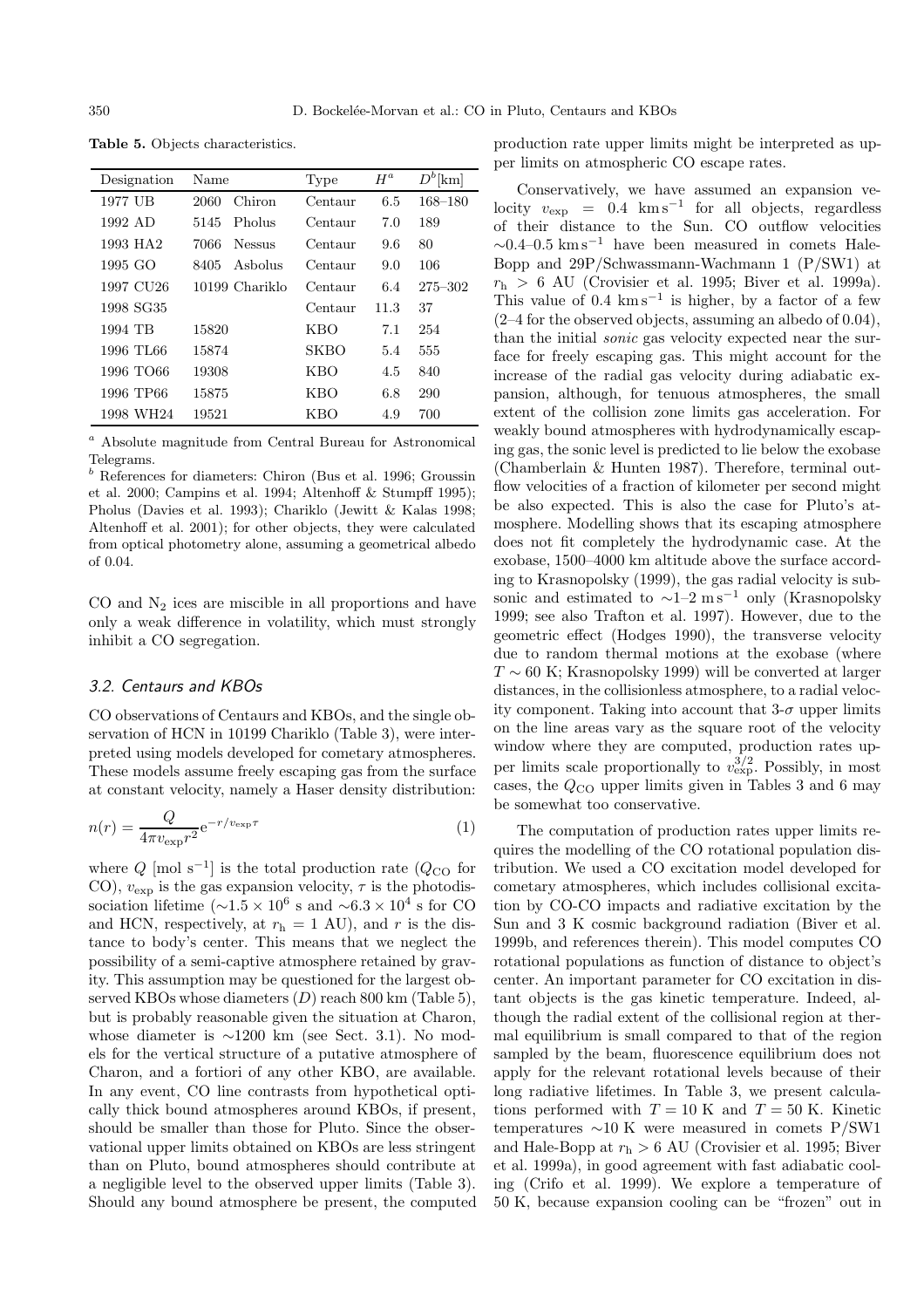**Table 6.** Centaurs and KBOs: CO production rates upper limits averaging all data and CO depletion with respect to comet Hale-Bopp.

| Object         | $Q^a_{\rm CO}$                 | minimum CO             |
|----------------|--------------------------------|------------------------|
|                | $[10^{28} \text{ mol s}^{-1}]$ | depletion <sup>b</sup> |
| 2060 Chiron    | $< 0.31 - 0.45$                | $38 - 55$              |
| 5145 Pholus    | $<1.0-2.3$                     | $4 - 9$                |
| 7066 Nessus    | $<4.6-5.6$                     |                        |
| 8405 Asbolus   | $<1.2-1.9$                     | $4 - 6$                |
| 10199 Chariklo | $< 0.51 - 1.1$                 | $20 - 43$              |
| 1998 SG35      | $< 0.77 - 1.8$                 |                        |
| 1994 TB        | $< 5.1 - 8.3$                  |                        |
| 1996 TL66      | $< 1.3 - 4.4$                  | $3 - 10$               |
| 1996 ТО66      | $< 1.5 - 5.5$                  | $3 - 11$               |
| 1996 TP66      | $< 1.0 - 4.5$                  | $1 - 6$                |
| 1998 WH24      | $<$ 10–19                      |                        |

<sup>a</sup> 3- $\sigma$  upper limits inferred with  $T = 50$  K (lower values) and  $T = 10$  K (larger values).

 $b$  Minimum CO depletion with respect to comet Hale-Bopp, assuming  $Q_{\text{CO}} \propto r_{\text{h}}^{-2} \times D_{\text{2}}^2$  and using  $D = 40 \text{ km}$  (Altenhoff et al. 1999) and  $Q_{\text{CO}} = 10^{28} \text{ mol s}^{-1}$  at  $r_{\text{h}} = 9 \text{ AU}$  for comet Hale-Bopp (Biver et al. 1999c). Only depletions greater than 1 are given.

tenuous atmospheres and we cannot exclude significant heating linked to gravity (e.g. heating by dust in case of Chiron, Boice et al. 1993, or from near-IR CH<sup>4</sup> bands in the extreme case of Pluto's atmosphere).

Table 3 presents  $3-\sigma$  upper limits obtained on the CO and HCN production rates. Data acquired on the same line and with the same telescope, but at different dates, have been averaged. The final  $3-\sigma$   $Q_{\rm CO}$  upper limits, obtained by combining upper limits from different lines and telescopes, are given in Table 6. These upper limits are typically  $\sim 10^{28}$  mol s<sup>-1</sup> for Centaurs, and between 1 and  $5 \times 10^{28}$  mol s<sup>-1</sup> for the best observed KBOs. The upper limit obtained for the HCN production rate in 10199 Chariklo is strongly model dependent and is equal to  $8 \times 10^{27}$  mol s<sup>-1</sup> for  $T = 10$  K, and  $4 \times 10^{26}$  mol s<sup>-1</sup> for  $T = 50$  K.

Because Chiron presents cometary-like activity, rotational lines of CO were searched for in this Centaur on several occasions. Womack & Stern (1999) announced the detection of the J(1−0) line in June 1995, using the NRAO 12-m telescope. With a pure thermal model at  $T = 10$  K and  $v_{\text{exp}} = 0.2 \text{ km s}^{-1}$ , assuming that CO emission fills the telescope beam, they inferred a CO production rate of  $(1.5 \pm 0.8) \times 10^{28}$  mol s<sup>-1</sup>. The production rate we derive from their observations using our model with  $v_{\text{exp}} =$  $0.4 \text{ km s}^{-1}$  is  $2.9 \times 10^{28} \text{ mol s}^{-1}$  and  $5.2 \times 10^{28} \text{ mol s}^{-1}$ , for  $T = 10$  and 50 K, respectively. Boice et al. (1999) observed the J(1−0) line in February 1998 with the Nobeyama 45 m telescope, from which we derive  $Q_{\text{CO}} < 5 \times 10^{28} \text{ mol s}^{-1}$ for  $T = 10$  K. Rauer et al. (1997) observed both the  $J(1-0)$  and  $J(2-1)$  lines with the IRAM 30-m in June, September and November 1995 and used the same model as ours for their interpretation. Their  $3-\sigma$  upper limit

obtained in June 1995 is consistent with the Womack and Stern's result, but the upper limit derived from the combined June 1995 to November 1995 data (1 × 10<sup>28</sup> mol s<sup>-1</sup> for  $T = 10$  K) is clearly below the Womack & Stern's value. Our derived upper limit of  $\sim 0.3-0.5 \times 10^{28}$  mol s<sup>-1</sup> for 1998–2000 (Table 6) is even more stringent, a factor of ∼10 lower than the production rate derived from Womack and Stern's marginal detection using same modelling. From optical photometry, Chiron's activity shows short-term variability and a long-term trend to be lower near perihelion (February 1996) than near the aphelion (Bus et al. 2001; Lazzaro et al. 1997). Photometric measurements obtained in March, May 1995 (Bauer et al. 1997), January 1998, May 1999 and June 2000 (Bauer, private communication) show that Chiron was fainter over the years 1998–2000 by 0.3 magnitude (in absolute magnitude units) when compared to 1995. This 0.3 magnitude variation would correspond to a CO production rate variation of 40% only, using the correlation between CO production rates and heliocentric magnitudes established from comet Hale-Bopp data (Biver 2001). Yet, the absolute V magnitudes deduced from the 1998 to 2000 observations,  $(H_v \sim 7$ , not corrected from phase function; Bauer, private communication) indicate that Chiron was in its most quiescent state since its discovery. Therefore, we cannot exclude that Chiron was in outburst in June 1995, but, without any additional evidence for that, the low CO production rates derived for the June-September 1995 (Rauer et al. 1997) and 1998–2000 periods make the proposed detection of Womack and Stern at best tentative.

Thermal models of the interiors of Centaurs and KBOs have been developed to follow their evolution and differentiation and better understand their relationships with short-period comets (Capria et al. 2000; De Sanctis et al. 2000; De Sanctis et al. 2001). These models assume that these objects are porous bodies made of ices of different volatilities (amorphous  $H_2O$ , CO and  $CO_2$  as main constituents) and dust. They treat the heat diffusion in the porous material, the sublimation of volatile ices, the amorphous/crystalline phase transition, the diffusion of the produced gases and their recondensation or their escape into space. The model developed by De Sanctis et al. (2001) for KBOs includes the combined effects of radiogenic and solar heating. They show that the upper layers of Kuiper Belt objects could be strongly volatile-depleted, with CO ice completely absent down to several kilometers below the surface. CO production rates are expected to be very low (less than  $10^{23}$  mol s<sup>-1</sup> for an object of 200 km diameter; De Sanctis et al. 2000), making our upper limits meaningless in that context. However, the results of these simulations are strongly dependent upon size and model parameters, such as porosity and thermal conductivity, and more investigations of the thermal differentiation of KBOs are needed. Other simulations predict, for large objects, a runaway increase of their internal temperature due to radiogenic heating, which can squeeze out volatiles trapped in water amorphous ice and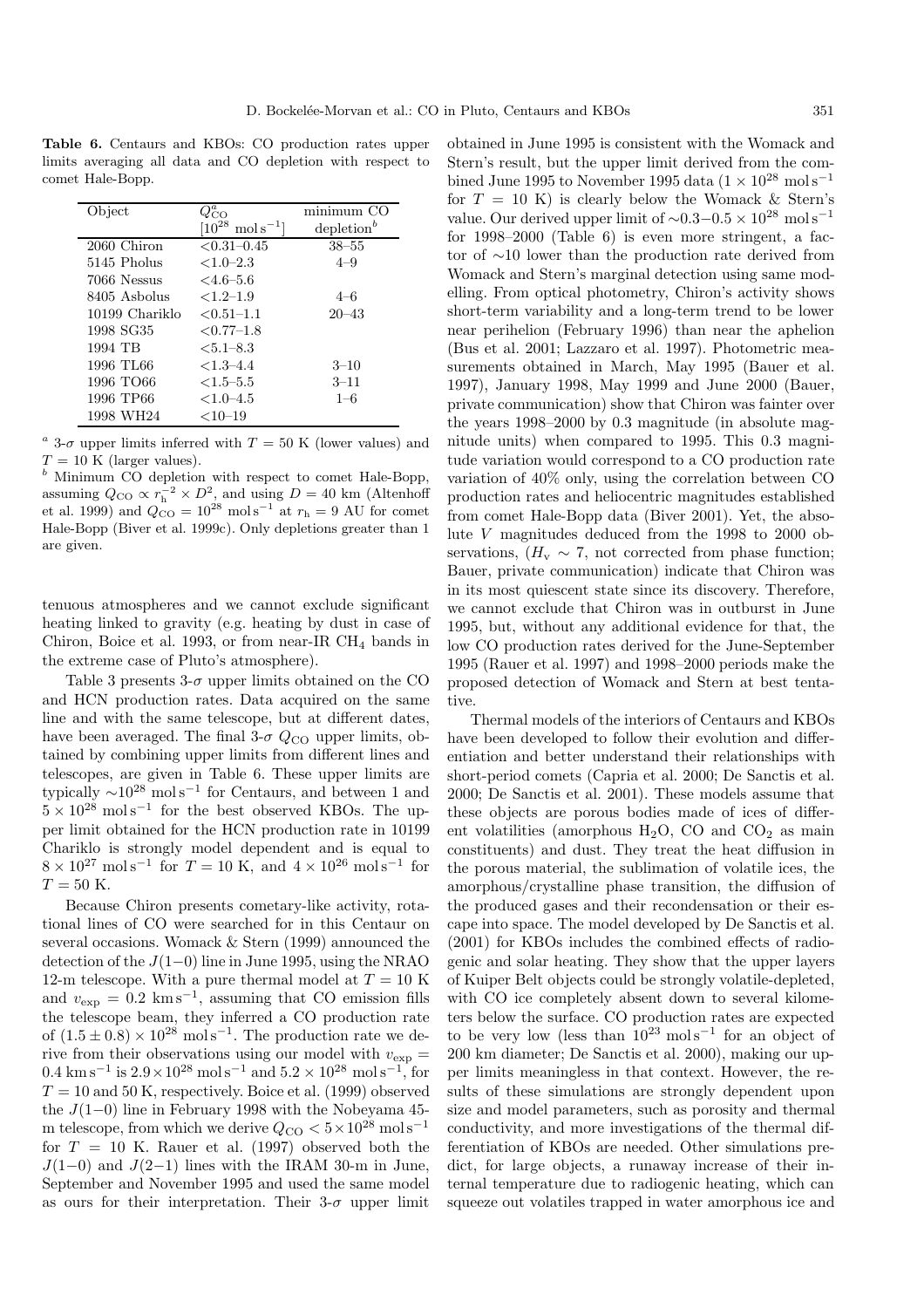concentrate them near the surface where the temperature is lower (Haruyama et al. 1993; Prialnik & Podolak 1995). Impacts may play also an important role in redistributing materials towards the surface, or ablating CO depleted layers. Transient cometary activity around 1996 TO66 has been proposed to explain a strong change of its lightcurve between September 1997 and September 1998 (Hainaut et al. 2000).

From their study of the thermal evolution of 2060 Chiron, Capria et al. (2000) concluded that Chiron's activity, if driven by CO, can be explained only if CO is present near the surface as an ice, or as a gas trapped in the amorphous water ice. It is believed that Chiron originated from the Kuiper Belt and moved to its present orbit by gravitational perturbations. If the upper layers underwent CO-ice devolatization in the Kuiper Belt, as it follows from the model of De Sanctis et al. (2001), then Chiron's activity could be explained by the release of trapped CO during the amorphous to crystalline transition. Although there are many assumptions in their model, Capria et al. (2000) show that CO production rates strong enough to explain the dust coma, and comparable to or even larger than our upper limits, can be obtained with this mechanism. The activity could also be explained by the outgassing of  $CO<sub>2</sub>$  ice (Capria et al. 2000), for which no significant devolatilization is expected in the Kuiper Belt due to its relatively low volatility (De Sanctis et al. 2001). But, this would require Chiron to have moved on its present orbit recently. The model developed for Pholus predicts CO fluxes lower than for Chiron because of its more distant orbit (De Sanctis et al. 2000), which might partly explain its inactive appearance.

Finally, it is interesting to note that the comparison between the Hale-Bopp CO outgassing rates measured at large distances from the Sun and the upper limits obtained for Centaurs and KBOs demonstrates that, indeed, these latter underwent significant CO-depletion since their formation, when compared to Oort cloud comets. A CO production rate varying approximately in  $r_h^{-2}$  and equal to  $\sim$ 10<sup>28</sup> mol s<sup>−1</sup> at  $r<sub>h</sub>$  ~ 9 AU was measured in comet Hale-Bopp post-perihelion (Biver et al. 1999c). If we apply a scaling law in  $r_h^{-2} \times D^2$ , then the CO production rates we infer for the corresponding  $(D, r_h)$  of our objects are, in most cases, significantly larger than the measured upper limits (Table 6).

## **4. Conclusion**

We performed a sensitive search for CO in the Pluto/Charon system and obtained a tentative detection, which requires further confirmation, and which we interpret as an upper limit. Assuming that Charon does not contribute to the CO emission, these observations significantly improve published upper limits on the  $CO/N<sub>2</sub>$ mixing ratio in Pluto's atmosphere, but remain relatively unconstraining given theoretical expectations. In spite of this somewhat frustrating result, our models suggest that a mere factor-of-two improvement in instrumental sensitivity would bring much stronger constraints, if not a firm detection. The situation is similar at near-infrared wavelengths, where the CO absorption lines are narrow and saturated. In the millimeter range, our results are probably close to the limit achievable with presently available instrumentation, and further progress may have to await for the completion of the Atacama Large Millimeter Array (ALMA).

A more stringent upper limit was obtained on the CO outgassing rate in Chiron with respect to previously published results. This upper limit could be easily improved in a reasonable amount of time using the current instrumentation.

Although thermal models of KBOs predict CO outgassing rates unreachable with present instrumentation and even ALMA, further sensitive attempts might be of interest, given our present poor knowledge of these planetary bodies.

Acknowledgements. We thank S. Sheppard and J. K. Davies for their help during the CSO and JCMT observations. N. Biver was supported partly by a JCMT fellowship at the University of Hawaii. This work was supported by the Programme national de planétologie de l'Institut national des sciences de l'univers (INSU) and the Centre national de la recherche scientifique (CNRS). The JCMT is operated by the Joint Astronomy Centre on behalf of the Particle Physics and Astronomy Research Council of the United Kingdom, The Netherlands Organisation for Scientific Research, and the National Research Council of Canada. The CSO is supported by the National Science Foundation grant AST 99-80846.

#### **References**

- Altenhoff, W. J., Bieging, J. H., Butler, D., et al. 1999, A&A, 348, 1020
- Altenhoff, W. J., Chini, R., Hein, H., et al. 1988, A&A, 190, L15
- Altenhoff, W. J., Menten, K. M., & Bertoldi, F. 2001, A&A, 366, L9
- Altenhoff, W. J., & Stumpff, P. 1995, A&A, 293, L41
- Barnes, P. J. 1993, AJ, 106, 2540
- Barnes, P. J. 1996, in CO: Twenty-five Years of Millimeterwave Spectroscopy, IAU Symp. 170, ed. W. B. Latter, S. J. E. Radford, P. R. Jewell, J. G. Mangum, & J. Bally (Kluwer Academic Publishers, Dordrecht), 403
- Barucci, M. A., de Bergh, C., Cuby, J.-G., et al. 2000b, A&A, 357, L53
- Barucci, M. A., Romon, J., Doressoundiram, A., & Tholen, D. J. 2000a, AJ, 120, 496
- Bauer, J. M., Meech, K. J., Buie, M. W., & Hainaut, R. 1997, BAAS, 29, 1021
- Biver, N. 2001, IWCA 2 meeting, August 14–16, 1999 (Cambridge, UK, Int. Comet Quarterly), 23-2, in press
- Biver, N., Bockelée-Morvan, D., Colom, P., et al. 1999a, Earth, Moon, and Planets, 78, 5
- Biver, N., Bockelée-Morvan, D., Crovisier, J., et al. 1999b, AJ, 118, 1850
- Biver, N., Winnberg, A., Bockelée-Morvan, D., et al. 1999c, in Asteroids, Comets, Meteors, July 26–30, 1999 (Cornell Univ.), book of abstracts, 46